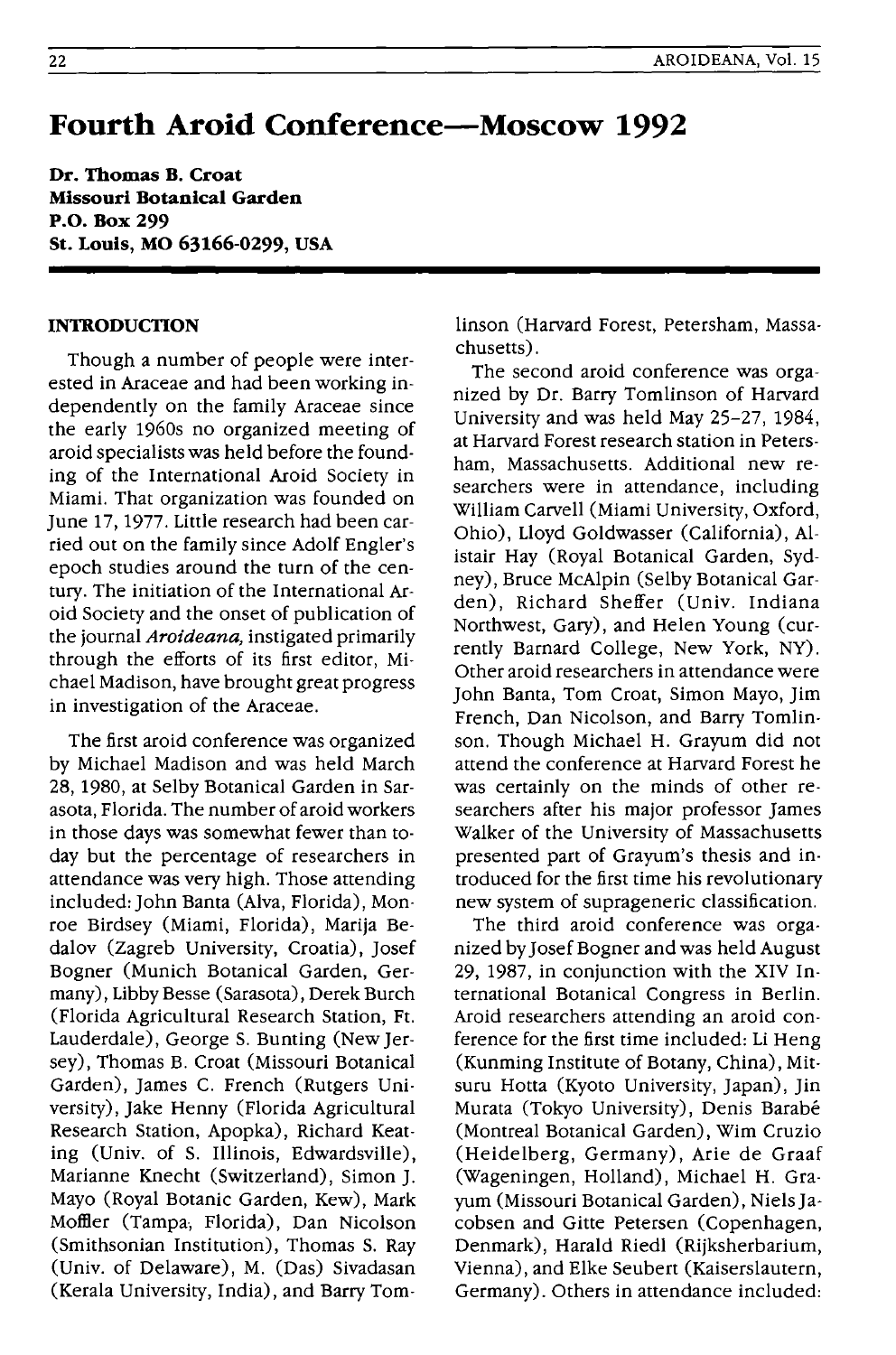Marija Bedalov, Josef Bogner, Tom Croat, Richard Keating, Marianne Knecht, Simon Mayo, and Dan Nicolson. The Berlin Congress had the best attendance in terms of percentage of aroid researchers for any congress held for the Araceae.

## **MOSCOW AROID CONFERENCE**

The fourth aroid conference was organized by Drs. Michael (Misha) Serebryanyi and Wilbert Hetterscheid and was held at the Main Botanical Garden, Moscow, during the week of August 23,1992. Aroid researchers attending an aroid conference for the first time included: Kerim Alpinar (Istanbul University, Turkey), Joseph Arditti (Univ. California, Irvine), Peter Boyce (Kew) , Kao Pao-Chung (Chengdu Institute of Biology, China), Natalja Denisjevskaya (Kiev Botanical Garden, Ukraine), Wilbert Hetterscheid (Vaste Keurings Commissie, Holland), A. Kuznetsov (Severtsov Institute, Moscow) ,A. Lavrentyeva (N. N. Grisho Central Bot. Garden, Kiev), V. Tarasevich (Komarov Institute, St. Petersburg, Russia), and Andras Terpo (Hungarian Natural Museum, Budapest). Other aroid enthusiasts present were: Josef Bogner, Marija Bedalov, Tom Croat, Li Heng, Simon Mayo, Jin Murata, James Symon (San Francisco), Vadim L. Shelejkovsky (Main Moscow Botanical Garden), and V. Zaivy (Dnepropetrovsk, Ukraine).

The conference was opened by Dr. Boris Golovkin, Curator of Tropical and Subtropical Plants at the Main Moscow Botanical Garden. A wide array of papers were presented on both the taxonomy and horticultural aspects of the Araceae. In addition to handling the routine events at such a large conference, Misha was kept busy throughout the conference translating papers presented from Russian to English and from English to Russian. Excellent lunches and periodic tea breaks were provided each day of the conference. Each day concluded with a social hour in the Winter Room of the Main Moscow Botanical Garden.

The conference session for the first day opened with a paper entitled "Genera of Araceae Project" by S. Mayo,J. Bogner, and P. Boyce. First Mayo described his soon-tobe published work which presents detailed descriptions of all genera of Araceae; then Bogner, over the course of two different sessions on two different days, presented details of the genera to be included. Tom Croat also presented a paper entitled "Taxonomic status of neotropical Araceae" over a period of two different sessions on two days. Other papers presented on the first day of the conference included the "Aroid habitats in central and south Vietnam" by A. Kuznetsov; "Vietnamese aroid flora" by M. Serebryanyi; and "Genera *Remusatiaand Gonatanthus'* by Li Heng.

On succeeding days presentations included "Cladistics and classification of the Araceae" by S. Mayo; "Fossil aroids" by J. Bogner; "Palynological data on the evolution within the family Araceae" by V. Tarasevich; "A monograph of *Amorphophallus:*  preliminary results" byW. Hetterscheid; "A taxonomic revision of *Pseudodracontium"*  by M. Serebryanyi; "Distribution and taxonomy of *Arum* species in Pannonian territories" by A. Terpo; "Infraspecific classification of *Biarum"* by P. Boyce; "Tissue culture of Taro" by J. Arditti; "Some features of clonal propagation of Araceae" by A. Lavrentyeva and N. Denisjevskaya; "Differentiation of a tropical group of *Arisaema,* section *Fimbriata"* byJ. Murata; "Phytogeography of *Arisaema* in Sichuan Province" by Kao Pao-Chung; "Unusual methods of aroid cultivation" by V. Shelejkovsky; and "Cultivation of aroids on gravilen" by N. Denisjevskaya.

The Moscow aroid conference was the longest and most extensive congress ever held. It lasted nearly five days and included three full days of paper sessions, poster sessions, cocktail parties, a magnificent banquet, a public aroid show, visits to the aroid collections at the Moscow Botanical Garden greenhouses, a field trip to a natural habitat of *Calla palustris* L. in the Moscow District, and even organized tours of principal tourist sites in Moscow. One of the final events of the aroid conference was a spectacular fashion show featuring bright lights, music, fashionable models, food, wine, and competitive flower arranging. A